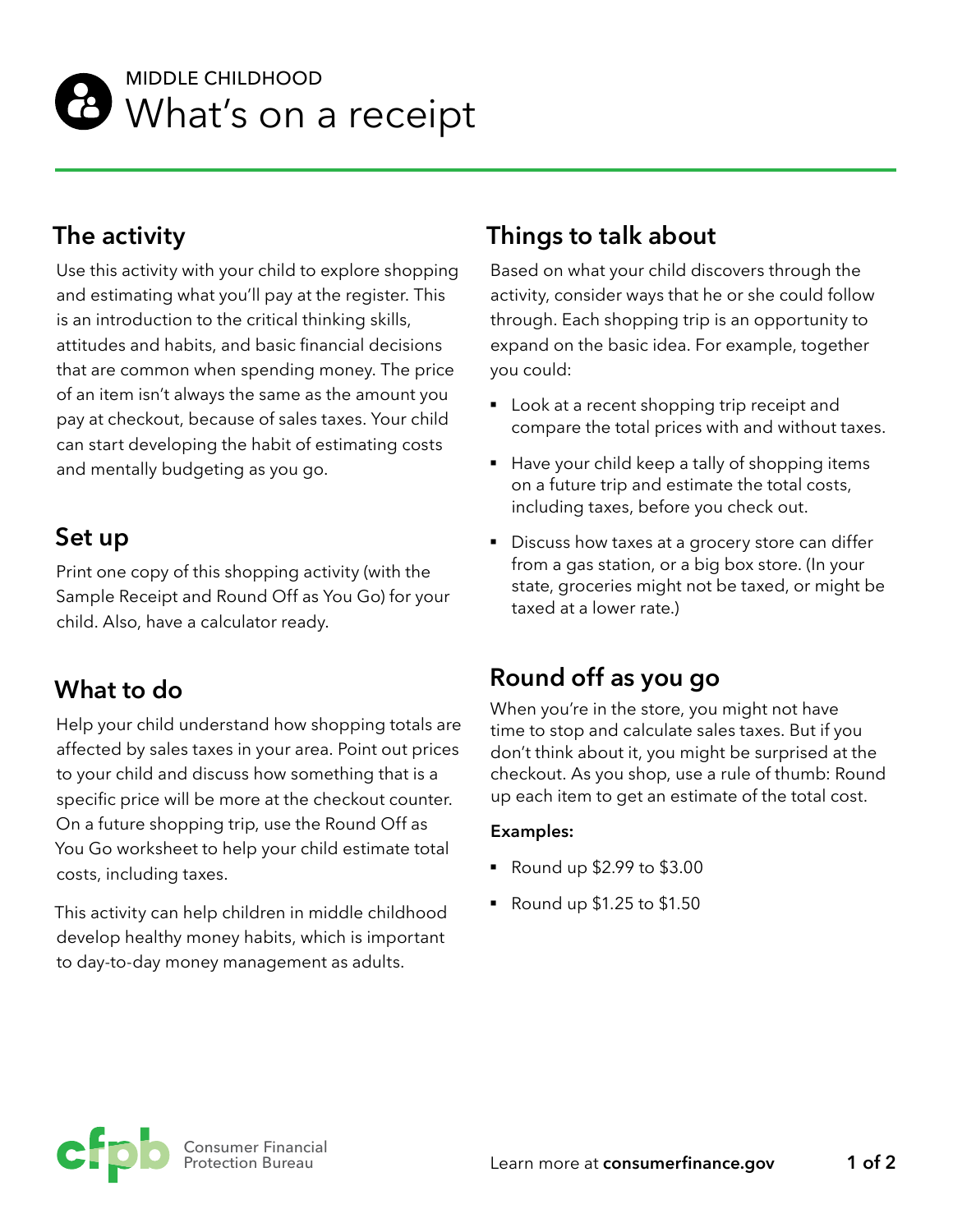## **Sample receipt**

#### *Quantity and weight*

Items are sometimes listed by quantity and by weight, especially groceries like fruit. Many states do not put a sales tax on groceries.

#### **2** Sales tax

Sales taxes vary by state and county. There also may be more than one sales tax.

#### **Total**

The total is \$25.26, including taxes.

#### How was this total calculated?

First, calculate the total of all the items. This comes to \$24.21. If you had \$25.00 in your wallet, you'd be able to pay for everything.

Next, take a look at taxes. The first 4 items on the receipt are taxed. (The items marked with \* are not taxed in this example.) Add these up and multiply by 0.07 for the 7% sales tax. The tax on just the 4 taxable items comes to \$1.05.

Add \$24.21 and \$1.05 and the total you'll pay at the register is \$25.26. In this example, if you had exactly \$25.00 in your wallet, you wouldn't have enough to buy everything.

If you had rounded up the items that were taxable, you would have gotten a total of \$25.25, which is very close to the actual total.

## BIG BOX STORE

123 MAIN ST. ANYWHERE, US

PURCHASES:

| <b>SOCKS</b>        | \$2.99      |
|---------------------|-------------|
| <b>PAPER TOWELS</b> | \$4.99      |
| SOAP                | \$2.49      |
| BIRTHDAY CARD       | \$4.49      |
| APPLES-QTY. 3 1     | $$2.00*$    |
| <b>MILK</b>         | $$3.50*$    |
| <b>BREAD</b>        | $$2.25*$    |
| <b>TOMATO SOUP</b>  | $$1.50*$    |
| TAX (7.0%)          | 2 \$1.05    |
| <b>TOTAL:</b>       | $3$ \$25.26 |
| CASH:               | \$25.26     |
| <b>CHANGE DUE:</b>  | S 0.00      |

TRANSACTION #1469425964-001 DATE: 07/24/2016 6:36:42 PM

ALL RETURNS MUST BE IN ORIGINAL PACKAGING.

### **THANK YOU**